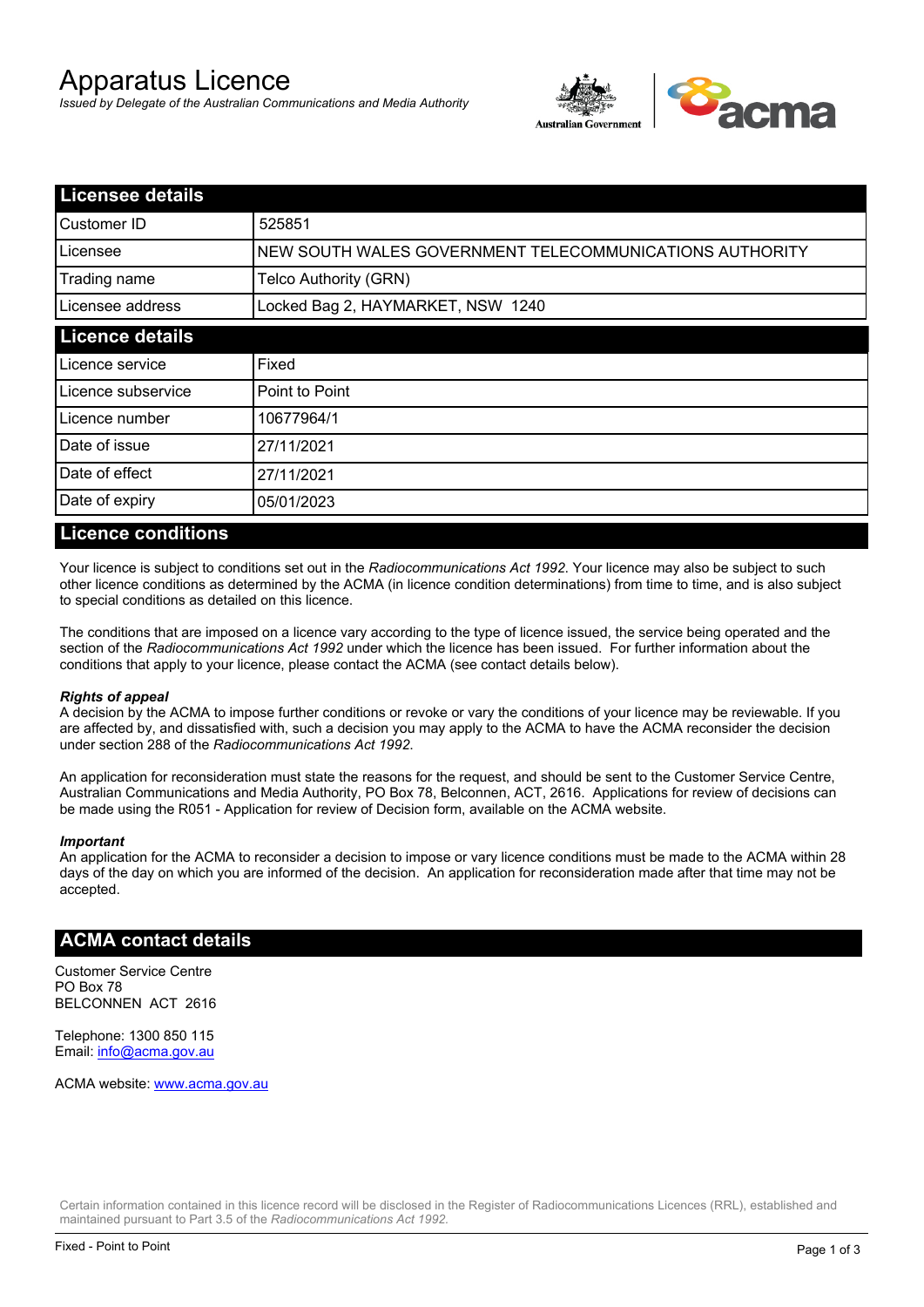# **Advisory Notes applying to licence no.: 10677964/1**

Conditions applicable to the operation of Point to Point station(s) authorised under this licence can be found in the Radiocommunications Licence Conditions (Apparatus Licence) Determination and the Radiocommunications Licence Conditions (Fixed Licence) Determination, the 'fixed licence lcd'. Copies of these determinations are available from the ACMA and from the ACMA home page (www.acma.gov.au).